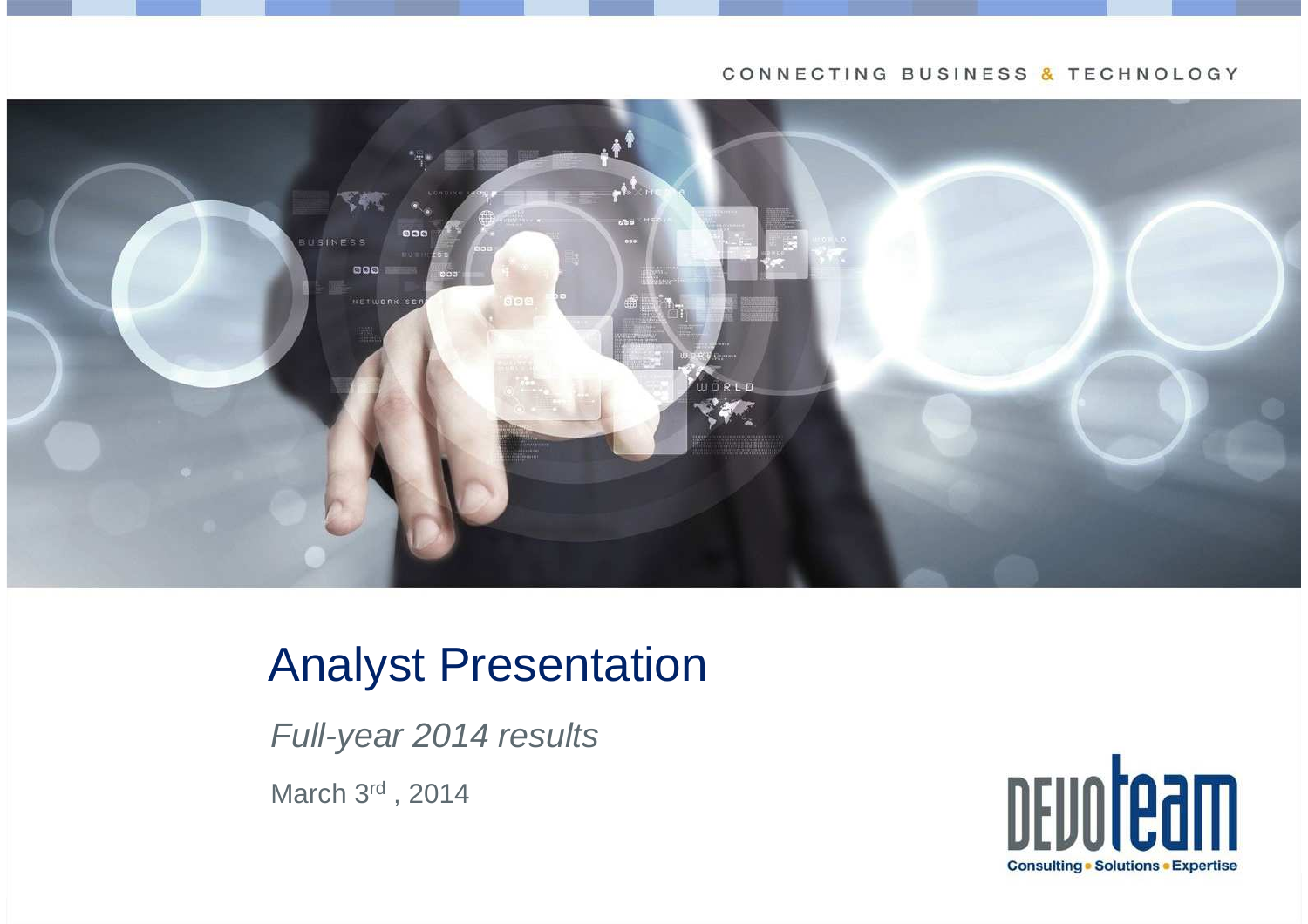## **Key facts and figures**



1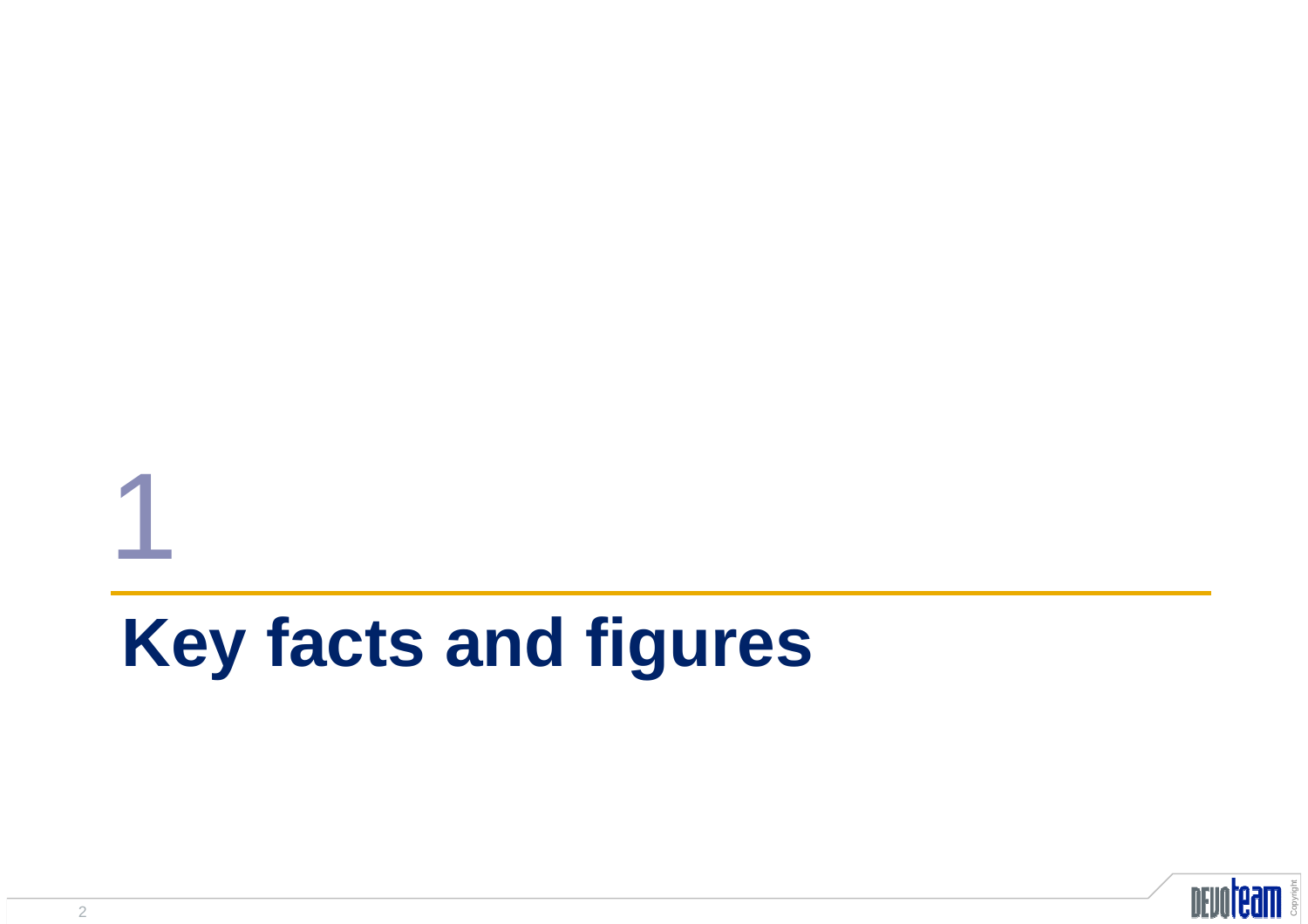## Key figures

#### **442.8 M€ Revenue in FY 2014, up 2.5% like-for-like\* up 6.0% like-for-like in Q4 2014**, +4.4% l-f-l excl. Between

- $\mathcal{L}_{\mathcal{A}}$ France: +1.0% like-for-like\* in FY2014 (+5.5% in Q4)
- Rest of the world: +3.7% like-for-like\* in FY2014 (+6.4% in Q4)

#### **Operating Margin up 130bp at 5.0%,** from 3.7% in 2013

up 170bp in H2 2014

#### **Net income - Group share at 7.5M€**from 5.4M€ in 2013

- No profits from disposal of subsidiaries in 2014 vs. 12.5M€ in 2013
- Strong decrease of non recurring costs to 6.6M€ vs. 16.0M€ in 2013

#### **Available cash of 34.4M€ as of 31st of December 2014** vs. 42.9M€ as of 31st of Dec. 2013

- 20m€ cash flow from operating activities
- $\mathcal{L}_{\mathcal{A}}$ OPRA (20 M€ of cash-out )
- $\mathcal{L}_{\mathcal{A}}$ Investments in new entities around Google for Work and Mobility offers

#### \*at constant exchange rates and perimeter

\*\*""Between", a subsidiary operating in the Netherlands on the market of sourcing of IT professionals, has a very volatile contribution to revenue since, depending on the terms and conditions of the contracts they sign with their subcontractors and their client, revenue consolidated at group level may be based on the contract's gross margin or on the full amount invoiced to the final customer. As a consequence, the group decided to isolate this subsidiary when calculating the growth rate of consolidated revenues.

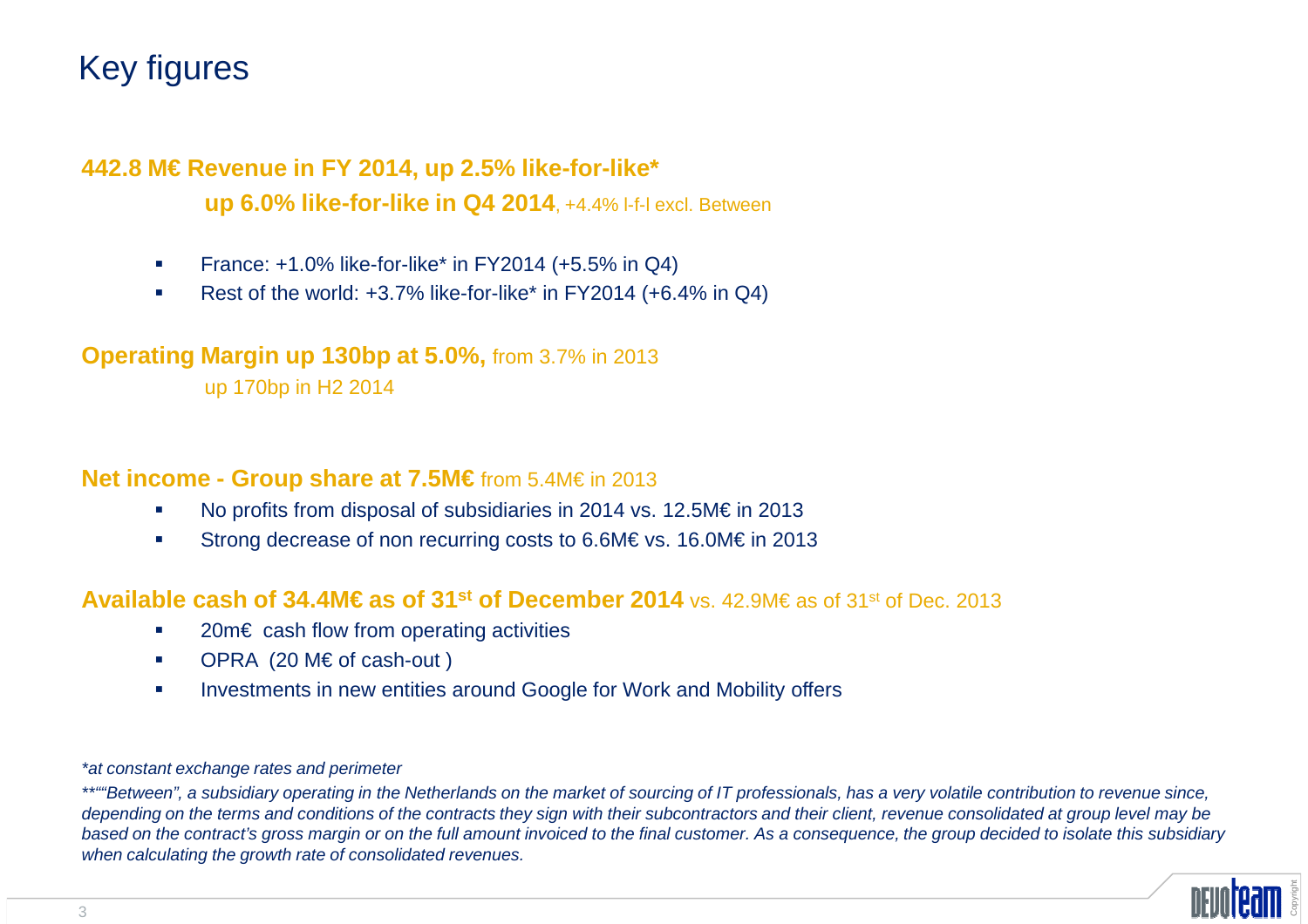# **FY 2014 results**



2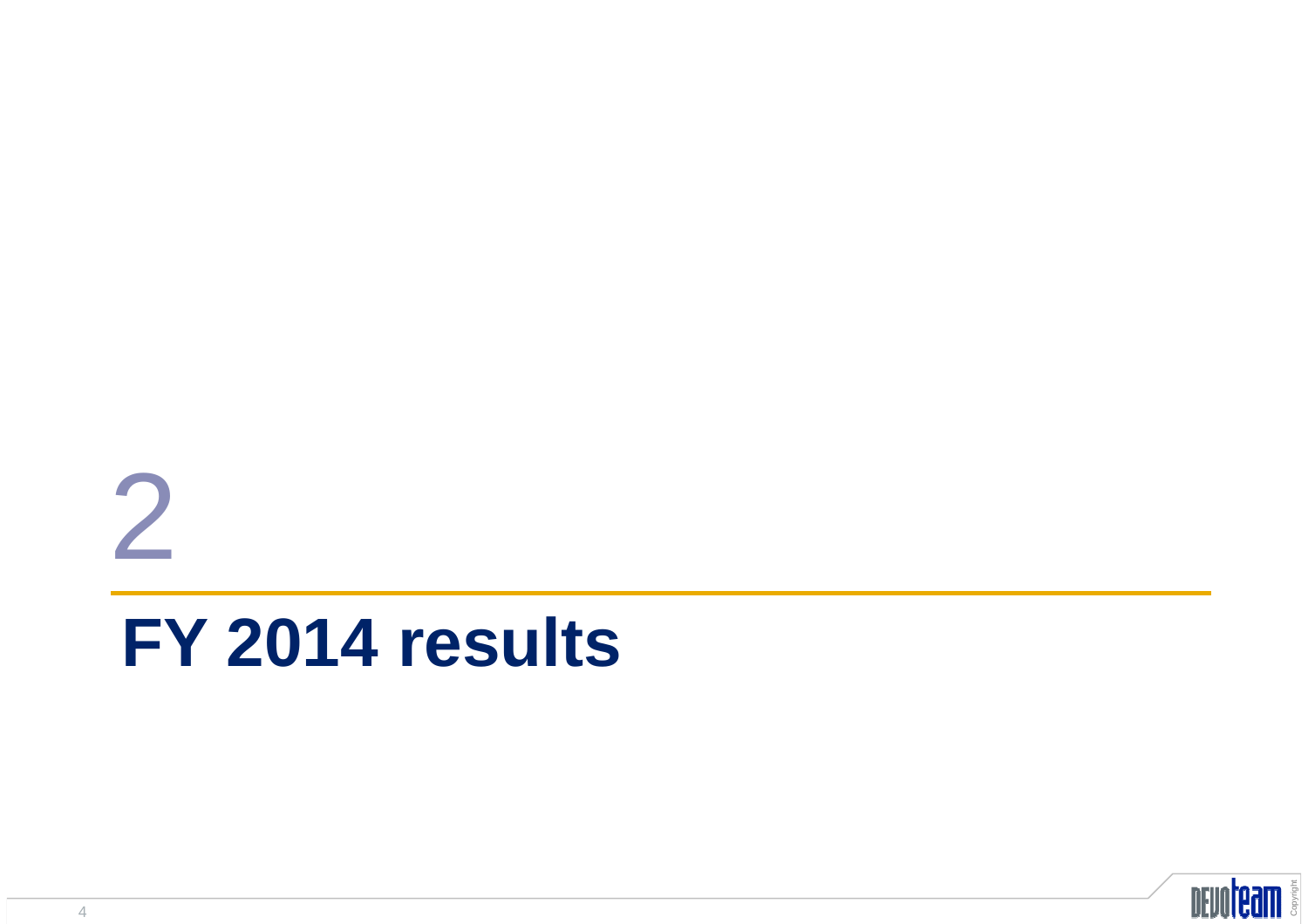## FY 2014 Revenue & Operating Margin

130 basis point increase in operating margin

**Revenue** 



#### **+2.5% like-for-like variation**

- •FX impact : -0.4%
- M&A impact : -4.4%•
- +0.6% Like-for-like exc. Between•

**Operating margin(in m€ and % of revenue)**



- • **Increase in utilization rate -** more significantly in H1
- •**Pressure on daily margins**
- •**Positive M&A impact in H2** 
	- $\bullet$ Divestments of loss making entities
	- •Acquisitions around 10% op. margin

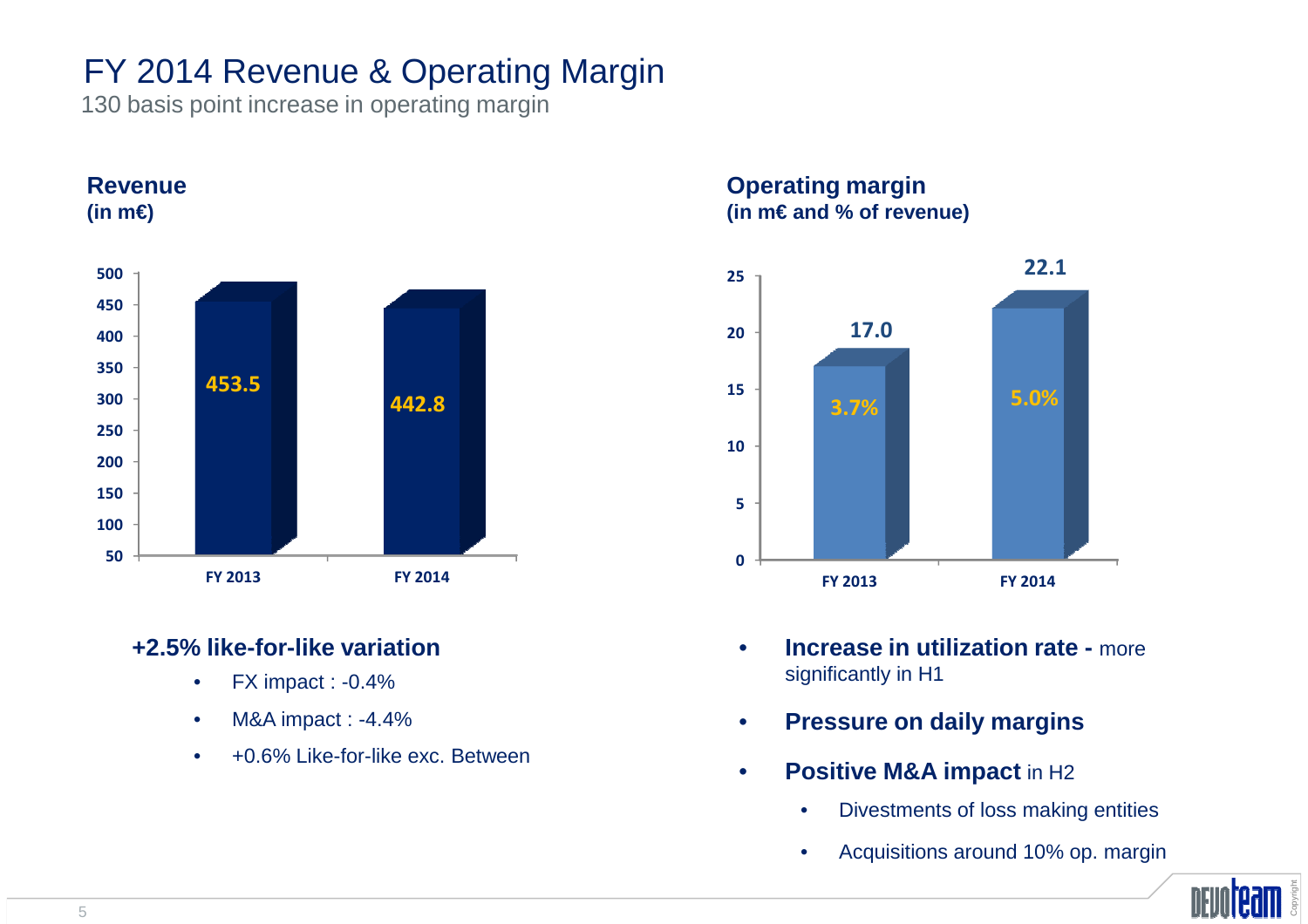## FY 2014 Performance by Region

|                                              | <b>Group</b>         | <b>Operating</b> | In % of Group        | <b>Group</b>         | <b>Operating</b> | In % of Group        |
|----------------------------------------------|----------------------|------------------|----------------------|----------------------|------------------|----------------------|
| In million of euros                          | contribution<br>2014 | margin<br>2014   | contribution<br>2014 | contribution<br>2013 | margin<br>2013   | contribution<br>2013 |
|                                              |                      |                  |                      |                      |                  |                      |
| <b>New Mediterranea</b>                      | 149.6                | 11.4             | 7.6%                 | 151.7                | 8.7              | 5.7%                 |
| Variation                                    | $-1.4%$              | 31.4%            |                      |                      |                  |                      |
| L-f-I variation $(1)$                        | $-1.4%$              |                  |                      |                      |                  |                      |
| <b>Northern Europe</b>                       | 51.1                 | 1.8              | 3.5%                 | 55.2                 | 1.0              | 1.9%                 |
| Variation                                    | $-7.4%$              | 73.2%            |                      |                      |                  |                      |
| L-f-I variation $(1)$                        | $-6.8%$              |                  |                      |                      |                  |                      |
| <b>Central Europe</b>                        | 48.0                 | 1.7              | 3.6%                 | 46.0                 | (0.7)            | $-1.6%$              |
| Variation                                    | 4.2%                 | $-332.8%$        |                      |                      |                  |                      |
| L-f-I variation $(1)$                        | 4.2%                 |                  |                      |                      |                  |                      |
| <b>Middle East &amp; Turkey</b>              | 21.8                 | 1.6              | 7.5%                 | 19.6                 | 1.0              | 4.9%                 |
| Variation                                    | 11.2%                | 70.4%            |                      |                      |                  |                      |
| L-f-I variation $(1)$                        | 14.3%                |                  |                      |                      |                  |                      |
| <b>Single entities</b>                       | 57.0                 | 1.8              | 3.2%                 | 60.3                 | 2.4              | 3.9%                 |
| Variation                                    | $-5.4%$              | $-24.1%$         |                      |                      |                  |                      |
| L-f-I variation $(1)$                        | $-5.4%$              |                  |                      |                      |                  |                      |
| Others <sup>(3)</sup>                        | 107.6                | 4.1              | 3.8%                 | 82.6                 | 4.4              | 5.3%                 |
| Variation                                    | 30.2%                | $-5.0%$          |                      |                      |                  |                      |
| L-f-I variation $(1)$                        | 19.6%                |                  |                      |                      |                  |                      |
| L-f-I variation <sup>(1)</sup> excl. Between | 12.9%                |                  |                      |                      |                  |                      |
| Divestments <sup>(2)</sup>                   | 7.7                  | (0.4)            | $-4.9%$              | 38.1                 | 0.3              | 0.8%                 |
| Variation                                    | $-79.7%$             | $-218.3%$        |                      |                      |                  |                      |
| L-f-I variation $(1)$                        | $-1.3%$              |                  |                      |                      |                  |                      |
| <b>Total</b>                                 | 442.8                | 22.1             | 5.0%                 | 453.5                | 17.0             | 3.7%                 |
| Variation                                    | $-2.4%$              | 30.3%            |                      |                      |                  |                      |
| L-f-I variation $(1)$                        | 2.5%                 |                  |                      |                      |                  |                      |
| L-f-I variation (1) excl. Between            | 0.6%                 |                  |                      |                      |                  |                      |

(1) At constant perimeter and exchange rates.

 (2) At the end of FY 2014, the region Divestments includes the subsidiary AuSystems Italy, CRM Poland and Devoteam AB Sweden. at the end of FY 2013, ii also included T&M and Teligent Russia

(3) Of which 9.7M€ revenues related to 2014 acquisitions for H2 and FY 2014.

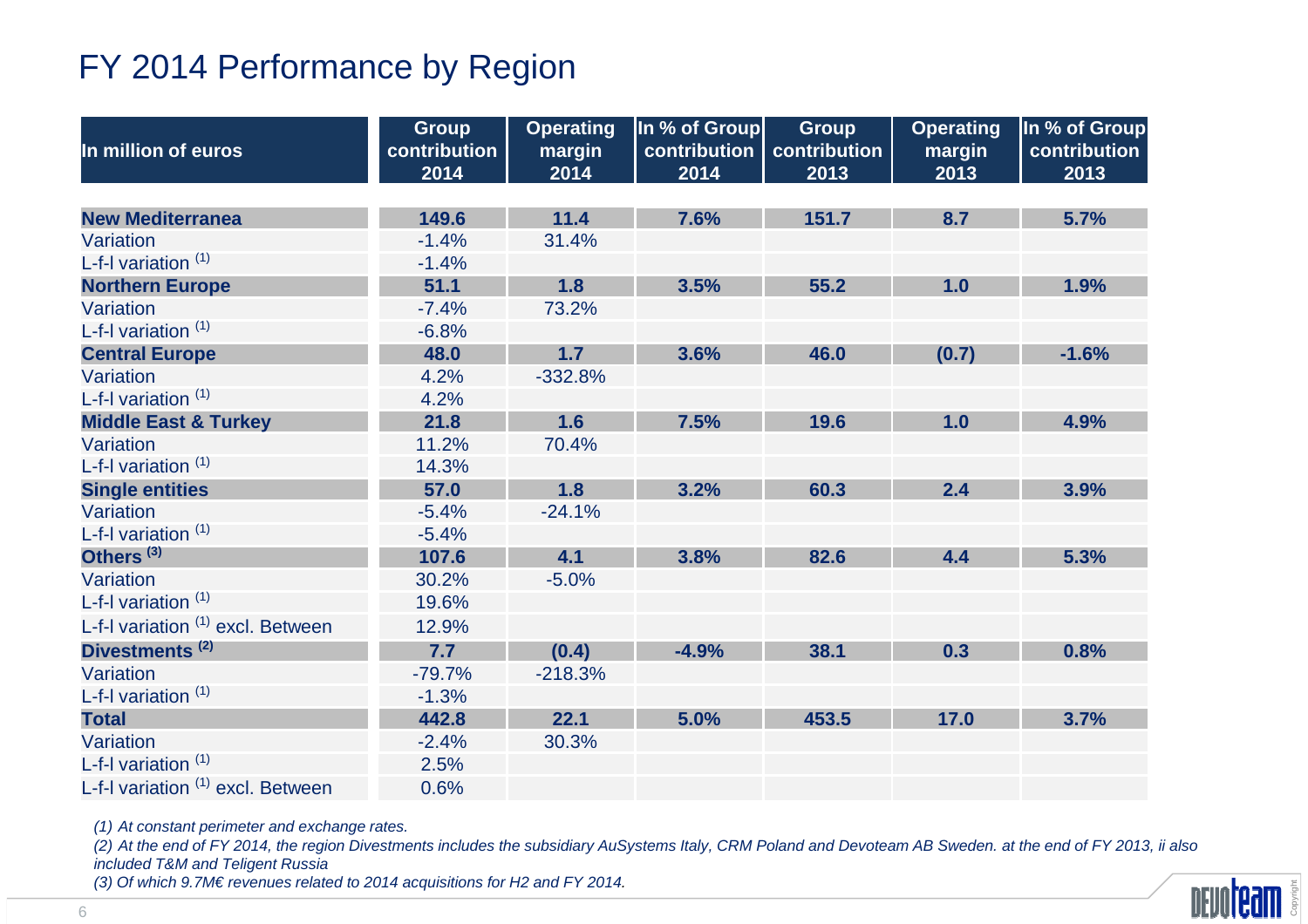## Quarterly growth by Region

| In million of euros               |          |       |          |       | Q1 2014 Q1 2013 Q2 2014 Q2 2013 Q3 2014 Q3 2013 Q4 2014 Q4 2013 FY 2014 FY 2013 |        |           |       |          |       |
|-----------------------------------|----------|-------|----------|-------|---------------------------------------------------------------------------------|--------|-----------|-------|----------|-------|
|                                   |          |       |          |       |                                                                                 |        |           |       |          |       |
| <b>New Mediterranea</b>           | 37.6     | 38.0  | 37.3     | 38.3  | 34.7                                                                            | 35.4   | 40.1      | 39.9  | 149.6    | 151.7 |
| Variation                         | $-1.0%$  |       | $-2.8%$  |       | $-2.1%$                                                                         |        | 0.3%      |       | $-1.4%$  |       |
| L-f-I variation $(1)$             | $-1.0%$  |       | $-2.8%$  |       | $-2.1%$                                                                         |        | 0.2%      |       | $-1.4%$  |       |
| <b>Northern Europe</b>            | 13.9     | 14.7  | 13.1     | 14.9  | 11.3                                                                            | $11.5$ | 12.8      | 14.0  | 51.1     | 55.2  |
| Variation                         | $-5.5%$  |       | $-12.4%$ |       | $-1.7%$                                                                         |        | $-8.8%$   |       | $-7.4%$  |       |
| L-f-I variation $(1)$             | $-2.2%$  |       | $-11.2%$ |       | $-3.8%$                                                                         |        | $-9.5%$   |       | $-6.8%$  |       |
| <b>Central Europe</b>             | 11.4     | 11.3  | 11.6     | 11.6  | 11.7                                                                            | 10.7   | 13.3      | 12.4  | 48.0     | 46.0  |
| Variation                         | 0.4%     |       | $-0.0%$  |       | 9.3%                                                                            |        | 7.2%      |       | 4.2%     |       |
| L-f-I variation $(1)$             | 0.6%     |       | $-0.0%$  |       | 9.2%                                                                            |        | 7.1%      |       | 4.2%     |       |
| <b>Middle East &amp; Turkey</b>   | 4.9      | 4.5   | 4.9      | 4.9   | 4.7                                                                             | 4.9    | 7.3       | 5.3   | 21.8     | 19.6  |
| Variation                         | 9.4%     |       | 1.4%     |       | $-5.0%$                                                                         |        | 36.8%     |       | 11.2%    |       |
| L-f-I variation $(1)$             | 18.3%    |       | 9.9%     |       | $-3.8%$                                                                         |        | 31.6%     |       | 14.3%    |       |
| <b>Single entities</b>            | 14.2     | 15.5  | 14.5     | 15.6  | 13.5                                                                            | 14.2   | 14.7      | 14.9  | 57.0     | 60.3  |
| Variation                         | $-8.5%$  |       | $-7.1%$  |       | $-4.8%$                                                                         |        | $-1.1%$   |       | $-5.4%$  |       |
| L-f-I variation $(1)$             | $-8.5%$  |       | $-7.1%$  |       | $-4.8%$                                                                         |        | $-1.1%$   |       | $-5.4%$  |       |
| Others <sup>(3)</sup>             | 21.9     | 20.1  | 23.7     | 20.6  | 28.6                                                                            | 19.5   | 33.4      | 22.4  | 107.6    | 82.6  |
| Variation                         | 9.2%     |       | 15.2%    |       | 46.2%                                                                           |        | 48.9%     |       | 30.2%    |       |
| L-f-I variation $(1)$             | 11.3%    |       | 16.7%    |       | 24.3%                                                                           |        | 25.8%     |       | 19.6%    |       |
| L-f-I variation (1) excl. Between | 4.4%     |       | 5.6%     |       | 18.1%                                                                           |        | 23.7%     |       | 12.9%    |       |
| Divestments <sup>(2)</sup>        | 5.1      | 21.2  | 2.1      | 6.1   | 0.5                                                                             | 5.4    |           | 5.4   | 7.7      | 38.1  |
| Variation                         | $-76.0%$ |       | $-65.2%$ |       | $-90.1%$                                                                        |        | $-100.0%$ |       | $-79.7%$ |       |
| L-f-I variation $(1)$             | $-1.8%$  |       | $-1.6%$  |       | $-0.2%$                                                                         |        | $-0.3%$   |       | $-1.3%$  |       |
| <b>Total</b>                      | 109.0    | 125.3 | 107.2    | 112.0 | 105.0                                                                           | 101.8  | 121.6     | 114.4 | 442.8    | 453.5 |
| Variation                         | $-13.0%$ |       | $-4.3%$  |       | 3.2%                                                                            |        | 6.3%      |       | $-2.4%$  |       |
| L-f-I variation $(1)$             | 0.6%     |       | $-0.0%$  |       | 3.6%                                                                            |        | 6.0%      |       | 2.5%     |       |
| L-f-I variation (1) excl. Between | $-0.7%$  |       | $-2.5%$  |       | 1.4%                                                                            |        | 4.4%      |       | 0.6%     |       |

(1) At constant perimeter and exchange rates.

 (2) At the end of FY 2014, the region Divestments includes the subsidiary AuSystems Italy, CRM Poland and Devoteam AB Sweden. at the end of FY 2013, it also included T&M and Teligent Russia

(3) Of which 9.7M€ revenues related to 2014 acquisitions for H2 and FY 2014

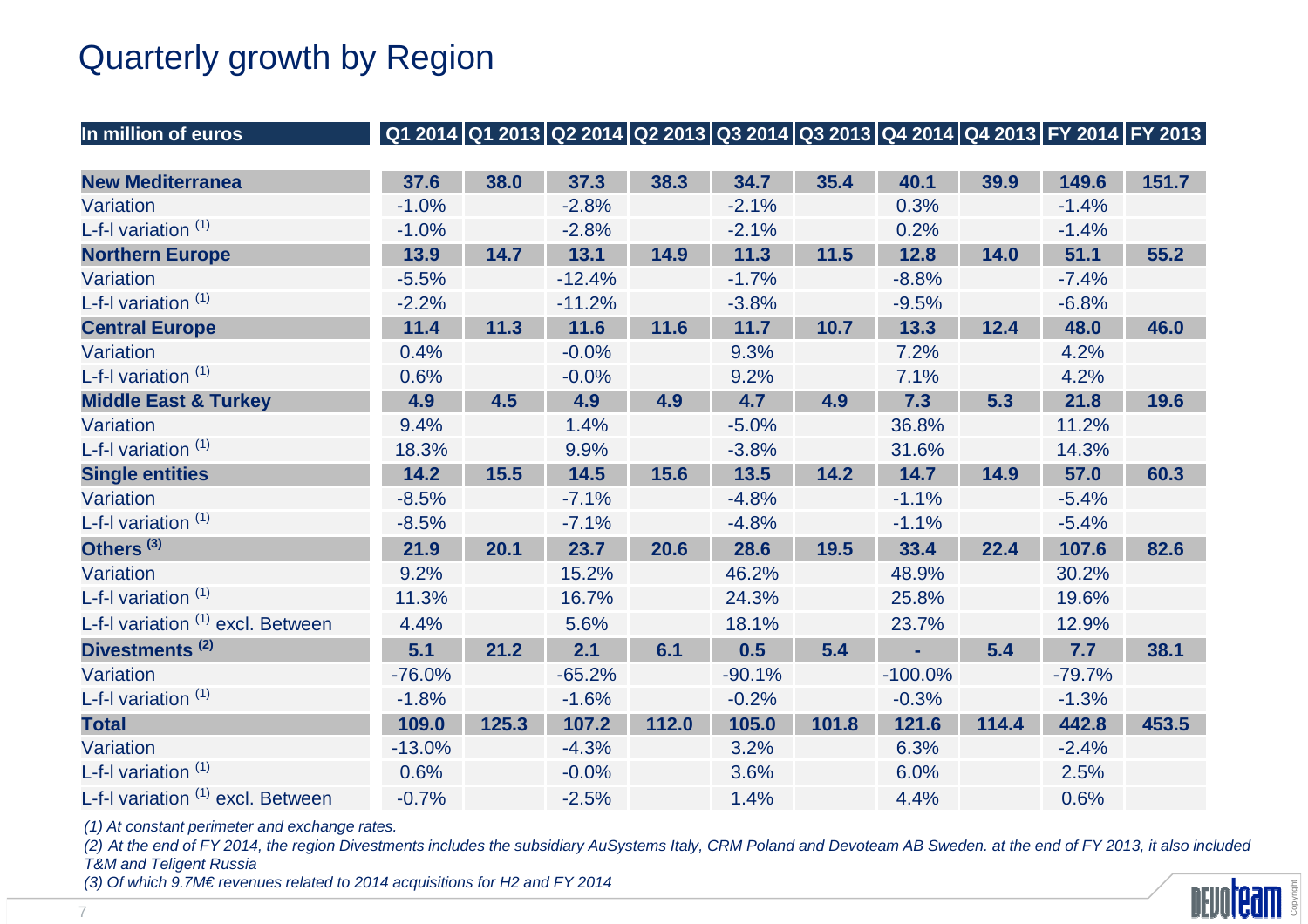## Headcount and billable ratio\* evolution

Lower billable ratio than one year ago, improved vs. 30th Sept. 2014



#### **Headcount impact of changes in scope in 2014:**

- Divestments: AuSystems Italy -259 people, CRM Poland -12 people, Devoteam Sweden -18 people
- New entries: Axance +34 people, gPartner +55 people

**New productive entries on Q4 2014 allow an increase of the billable ratio** to 85.2% on December 31, 2014 (from 85.0% on September 30, 2014)

\* Billable ratio = billable headcount / total headcount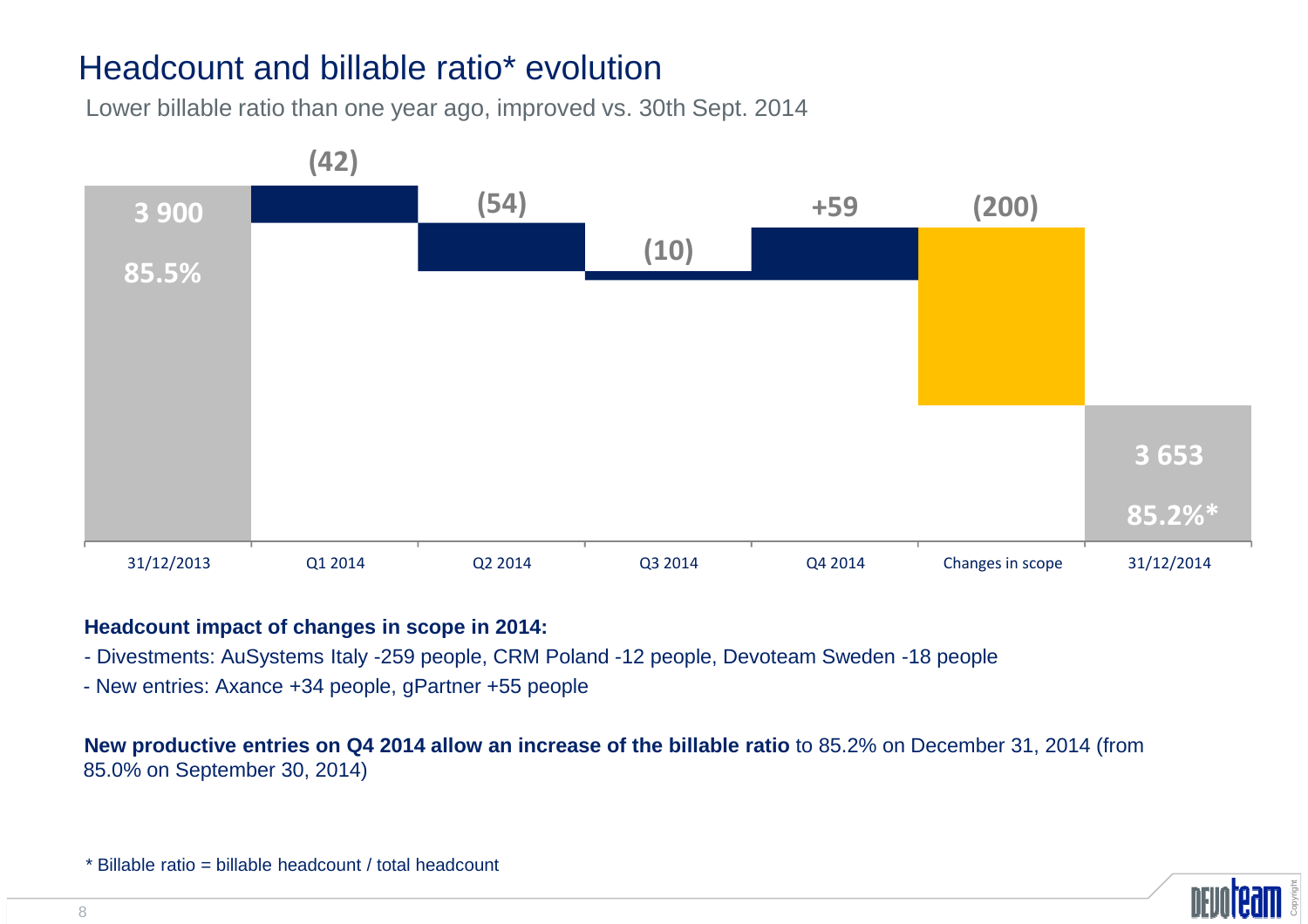#### Utilisation rate

| Utilisation rate of internal resources, w/o divestments* |       |       |       |       |       |                                                                                 |       |         |                |
|----------------------------------------------------------|-------|-------|-------|-------|-------|---------------------------------------------------------------------------------|-------|---------|----------------|
|                                                          |       |       |       |       |       | Q1 2013** Q2 2013** Q3 2013** Q4 2013** FY 2013** Q1 2014** Q2 2014** Q3 2014** |       | Q4 2014 | <b>FY 2014</b> |
| 79.2%                                                    | 81.5% | 82.0% | 83.8% | 81.6% | 82.1% | 83.5%                                                                           | 84.3% | 83.7%   | 83.4%          |

## - **FY 2014 utilization (w/o divestments\*) stands at 83.4% versus 81.6% in FY 2013**

## - **Q4 2014 at 83.7% vs. 83.8% in Q4 2013**

\* Telecom & Media, AuSystems Italy, Teligent Russia, CRM Poland and Devoteam AB Sweden

\*\* Restated compared to previous releases following a reclassification of Devoteam Algeria's business from "professional services" to "other services" in the Group reporting standards, hence not reporting on utilisation rates anymore

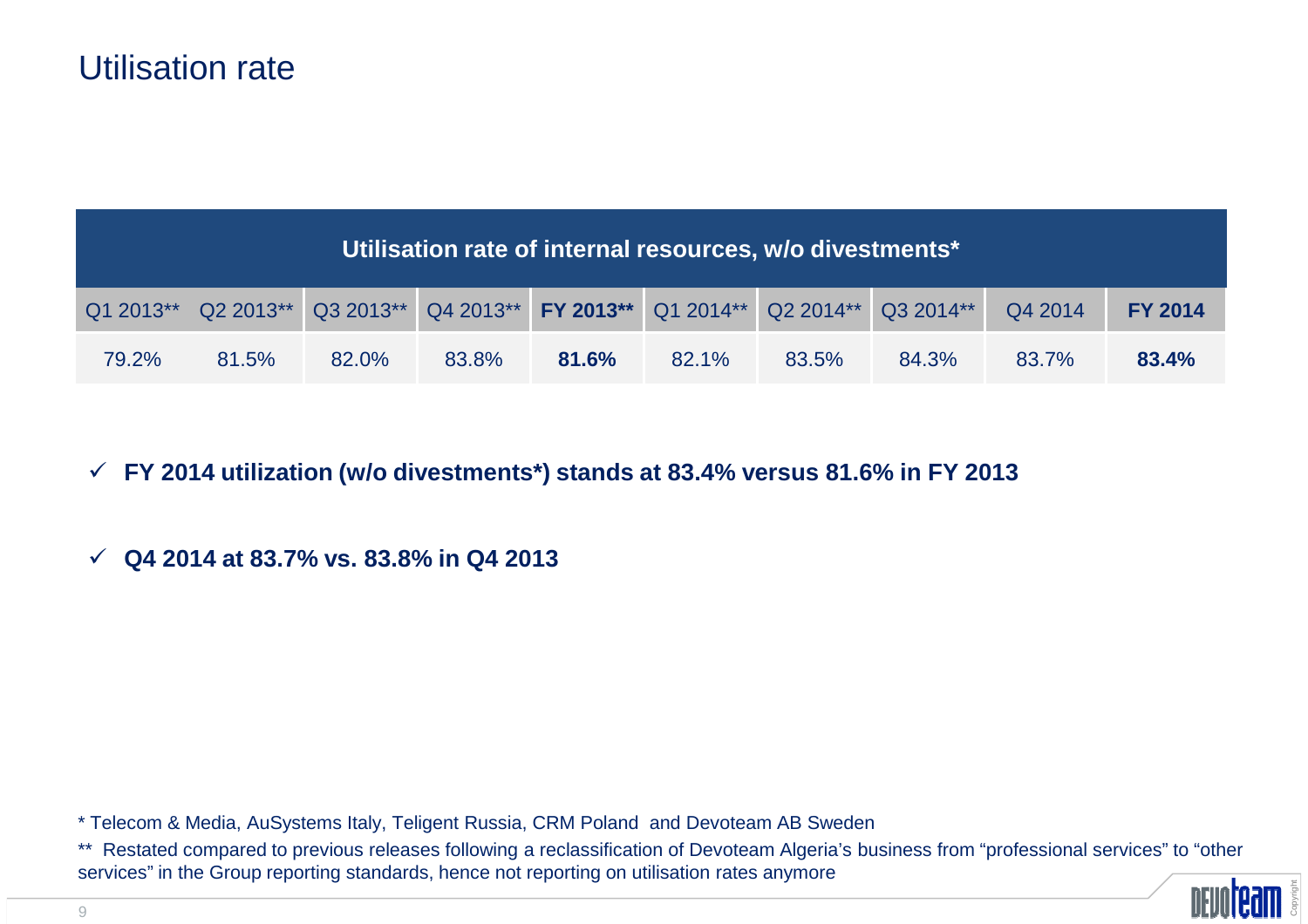#### Profit & Loss statement FY 2014

Net income Group share at 7.5M€ in 2014 vs. 5.4M€ in 2013

|                                                                                            | FY 2014<br>$M \in$<br>$\frac{9}{6}$ |      | FY 2013<br>$M \in$<br>$\%$ |  |      | YoY var.<br>$\frac{9}{6}$ |
|--------------------------------------------------------------------------------------------|-------------------------------------|------|----------------------------|--|------|---------------------------|
| <b>Turnover</b>                                                                            | 442.8                               | 100% | 453.5                      |  | 100% | $-2%$                     |
| <b>Operating Margin</b>                                                                    | 22.1                                | 5.0% | 17.0                       |  | 3.7% | 30%                       |
| Cost of stock options & Impact of acquisitions (amortization of<br>intangibles)            | (0.2)                               |      | (0.3)                      |  |      |                           |
| <b>Current Operating Profit</b><br>Non current result excluding impairment & Badwill & M&A | 21.9<br>(5.0)                       | 4.9% | 16.7<br>(9.8)              |  | 3.7% | 31%                       |
| <b>Operating Profit before M&amp;A and assets disposal</b>                                 | 16.9                                | 3.8% | 6.9                        |  | 1.5% | 148%                      |
| M&A and other assets disposal<br>Impairment, Badwill                                       | (0.1)<br>(1.6)                      |      | 12.5<br>(6.2)              |  |      |                           |
| <b>Operating Profit</b>                                                                    | 15.0                                | 3.4% | 13.1                       |  | 2.9% | <b>14%</b>                |
| <b>Financial result</b><br>Share of profit from associates                                 | (0.2)<br>(0.0)                      |      | (1.7)<br>0.4               |  |      |                           |
| <b>Profit Before Tax</b>                                                                   | 14.8                                | 3.3% | 11.9                       |  | 2.6% | 25%                       |
| Income tax                                                                                 | (6.2)                               |      | (6.4)                      |  |      |                           |
| <b>Profit After Tax</b><br><b>Profit attributable to the Owners of the company</b>         | 8.6<br>7.5                          | 1.9% | 5.5<br>5.4                 |  | 1.2% | <b>57%</b>                |

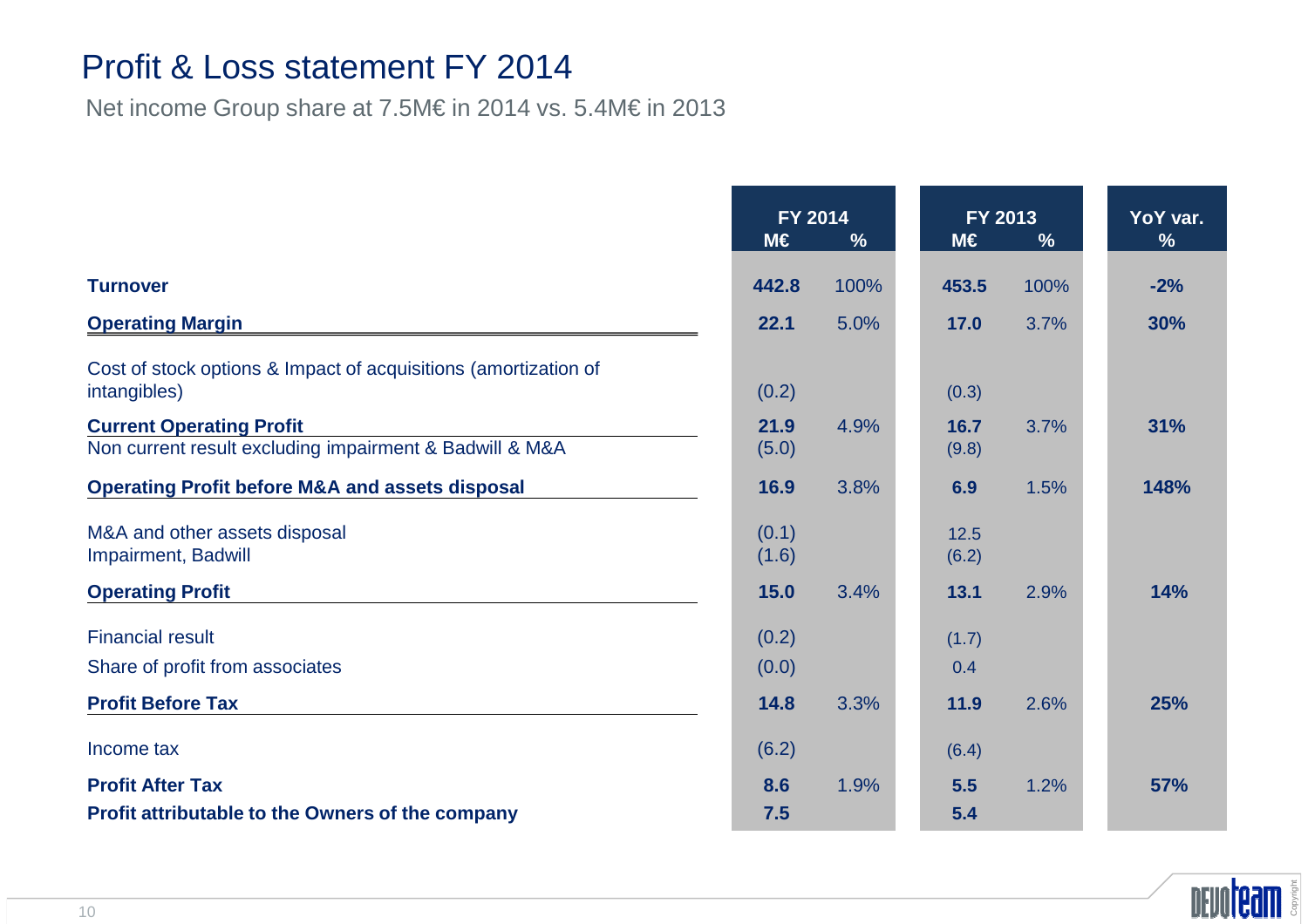## Non current operating result FY 2014

| In $M \in$                                         | FY 2014 | FY 2013 |
|----------------------------------------------------|---------|---------|
| <b>Current operating profit</b>                    | 21.9    | 16.7    |
| in % of revenues                                   | 4.9%    | 3.7%    |
| <b>Restructuring costs</b>                         | (4.8)   | (7.5)   |
| Eagle                                              | 0.0     | (2.1)   |
| <b>Others</b>                                      | (0.2)   | (0.2)   |
| Net value of asset disposal                        | (0.1)   | $12.5$  |
| Fair value of the non current assets held for sale | $\sim$  | (0.3)   |
| Impairment                                         | (1.6)   | (5.9)   |
| <b>Non current operating result</b>                | (6.9)   | (3.5)   |
|                                                    |         |         |
| <b>Operating profit</b>                            | 15.0    | 13.1    |

| perating profit  | .      |    |
|------------------|--------|----|
| in % of revenues | $.4\%$ | 9% |

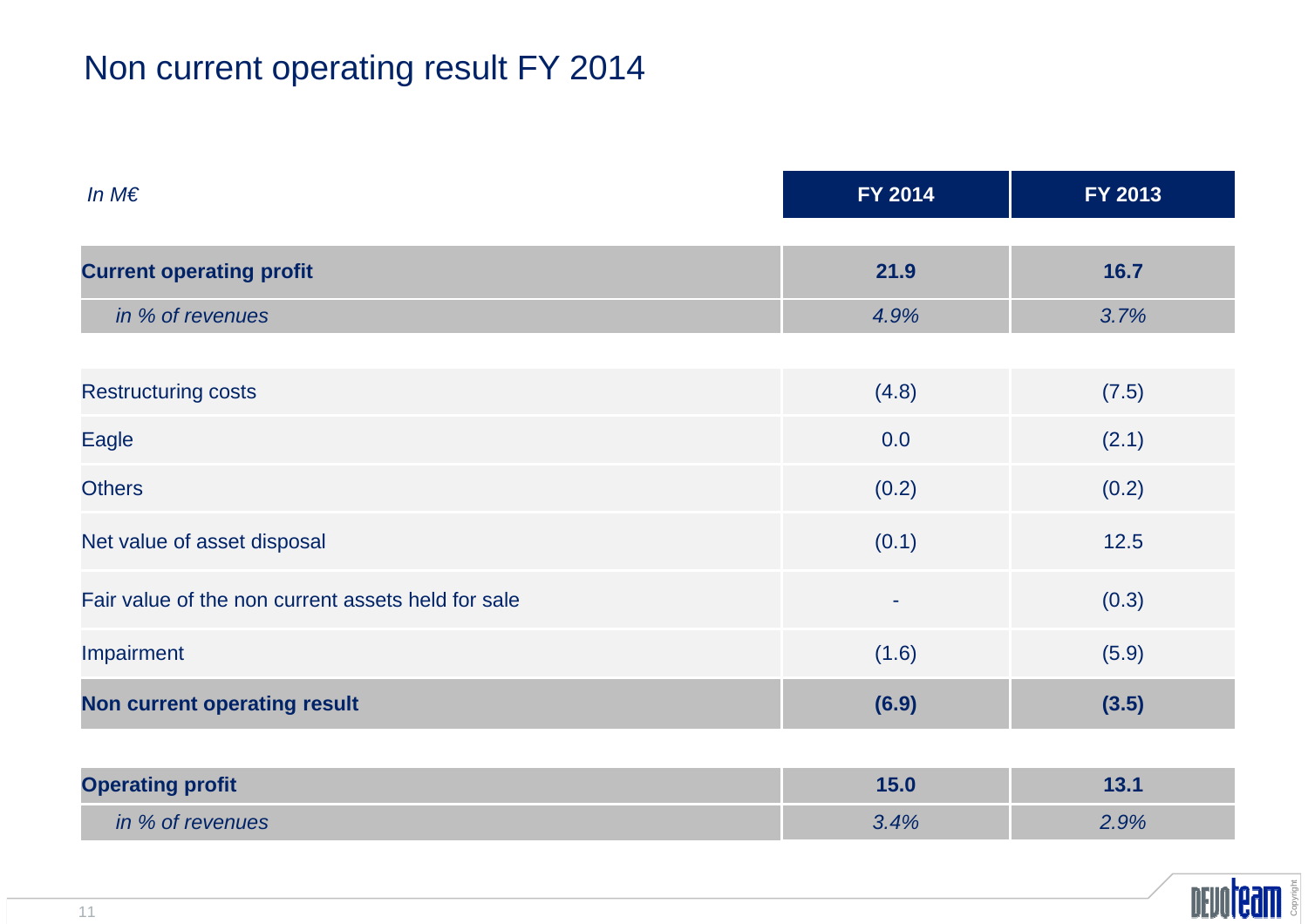## FY 2014 Cash Flow statement

| In $M \in$                                              | FY 2014 | FY 2013 |
|---------------------------------------------------------|---------|---------|
| <b>Cash Flow from Operations</b>                        | 20.0    | 21.6    |
| of which change in working capital *                    | 5.2     | 16.6    |
| of which net profit and others                          | 14.8    | 5.0     |
| Restated cash flow from Investing activities**          | (0.3)   | 14.8    |
| <b>Restated cash flow from Financing activities ***</b> | (24.6)  | (7.3)   |
| Net Change in Cash                                      | (5.0)   | 29.1    |
| Non current assets held for sale                        | (3.7)   | 4.8     |
| <b>Exchange Rate Effect</b>                             | 0.1     | (0.6)   |
| <b>Beginning Cash Balance</b>                           | 42.9    | 9.7     |
| <b>Ending Cash Balance</b>                              | 34.4    | 42.9    |

**\* Change in working capital excluding impact of change in Factoring position:** 

- •**(0.2) in FY 2014**
- •**+1 in FY 2013**
- **\*\* Restated to exclude changes on short term credit lines (considered in available cash)**
- **\*\*\* Restated to exclude changes on short term financial assets**

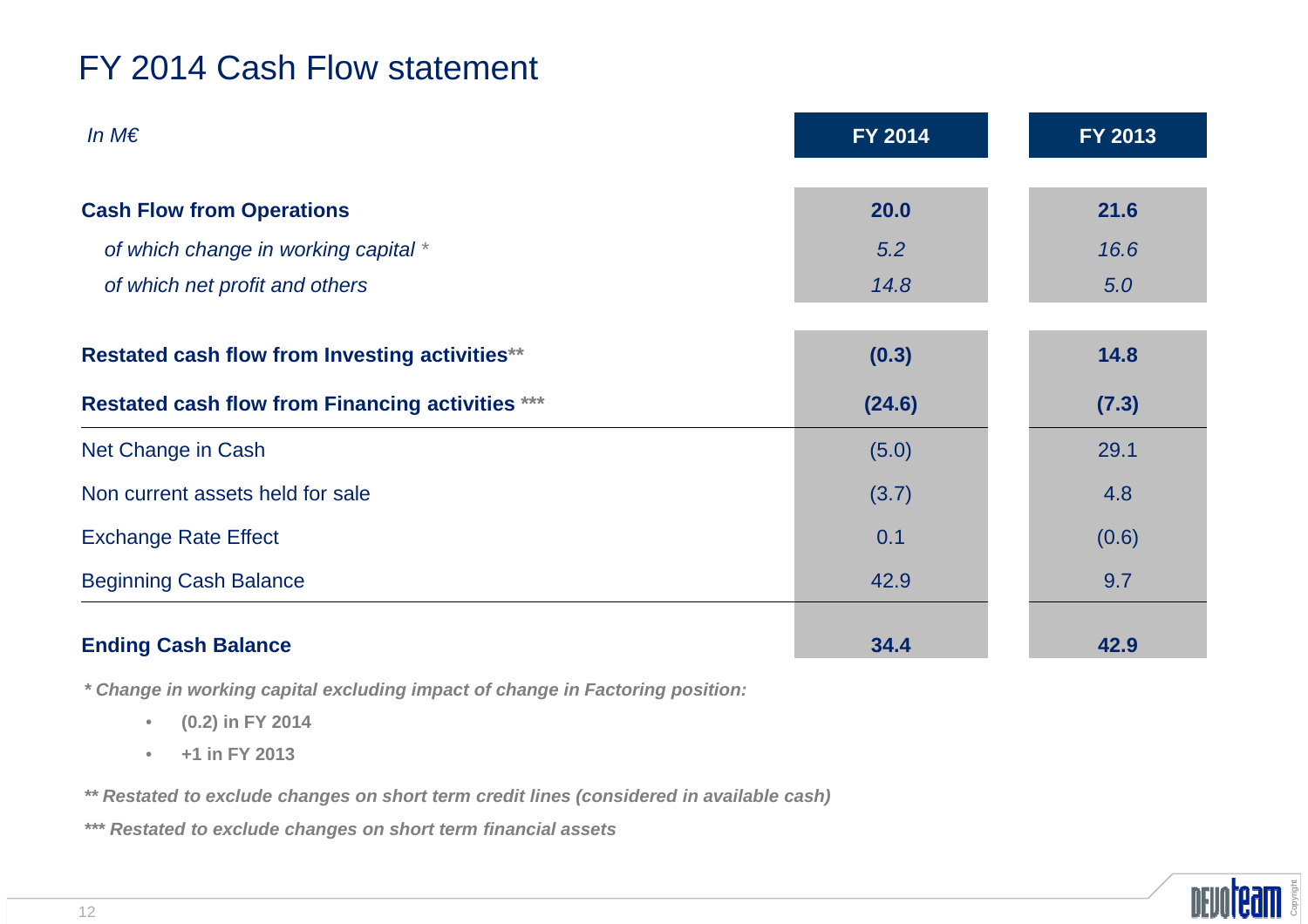# **Prospects**3

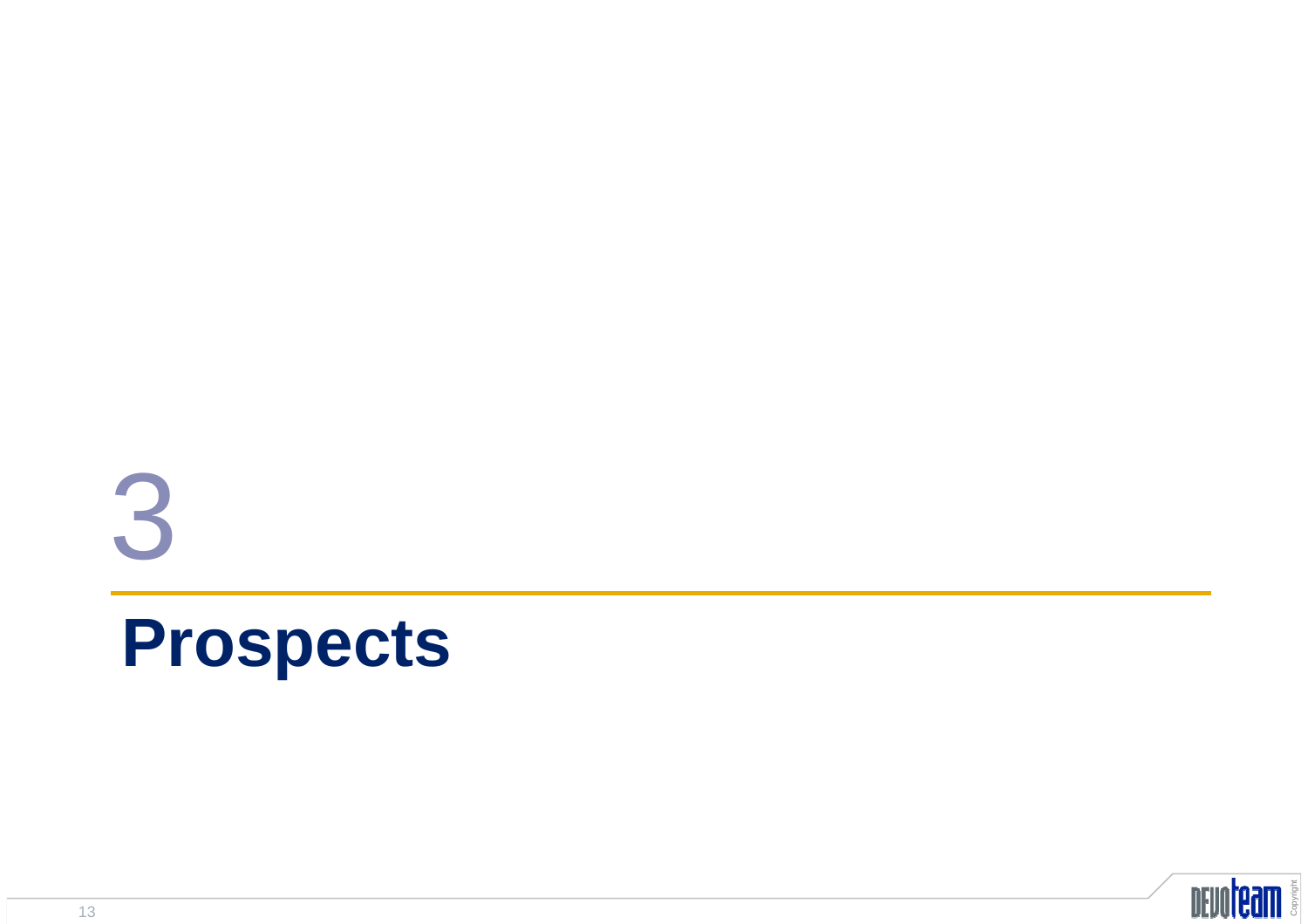#### 2015 Guidance

**Stabilised revenues** despite outsourcing and divestment impacts - **100bp profit improvement**



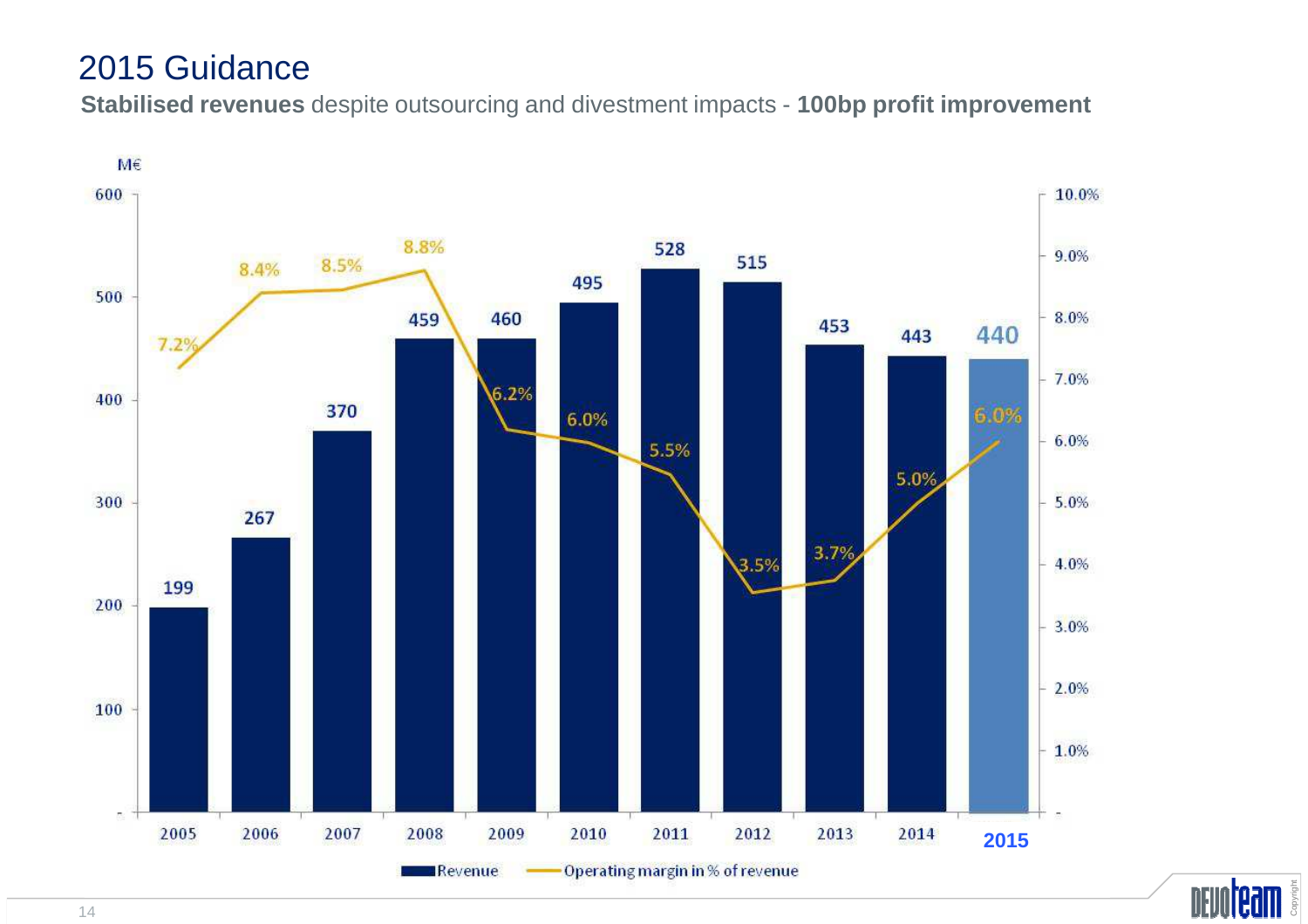## 2015 Guidance

Key Assumptions



**+100 bp in Operating margin**



•Decrease of cost by pyramid

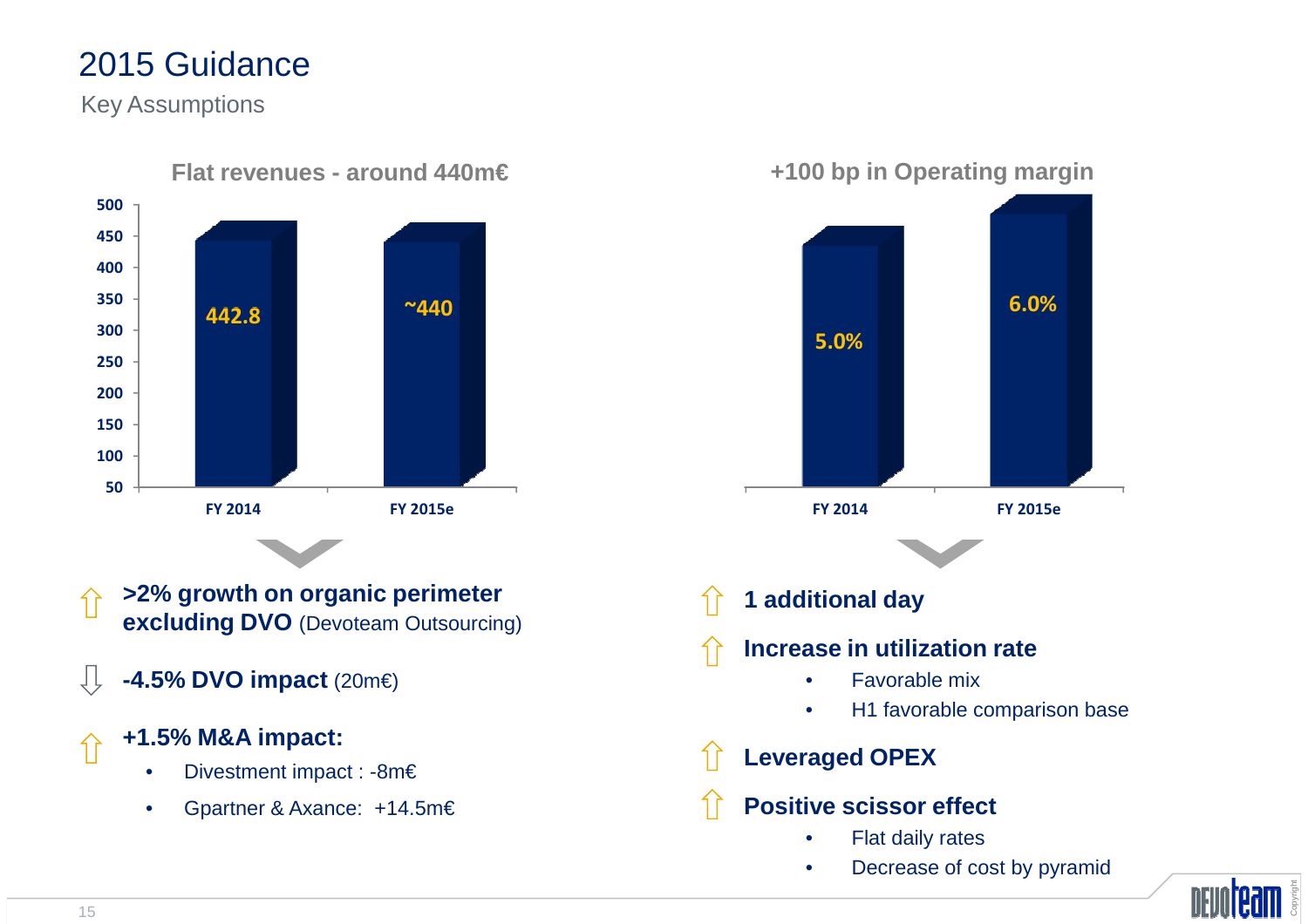## **Appendix**



4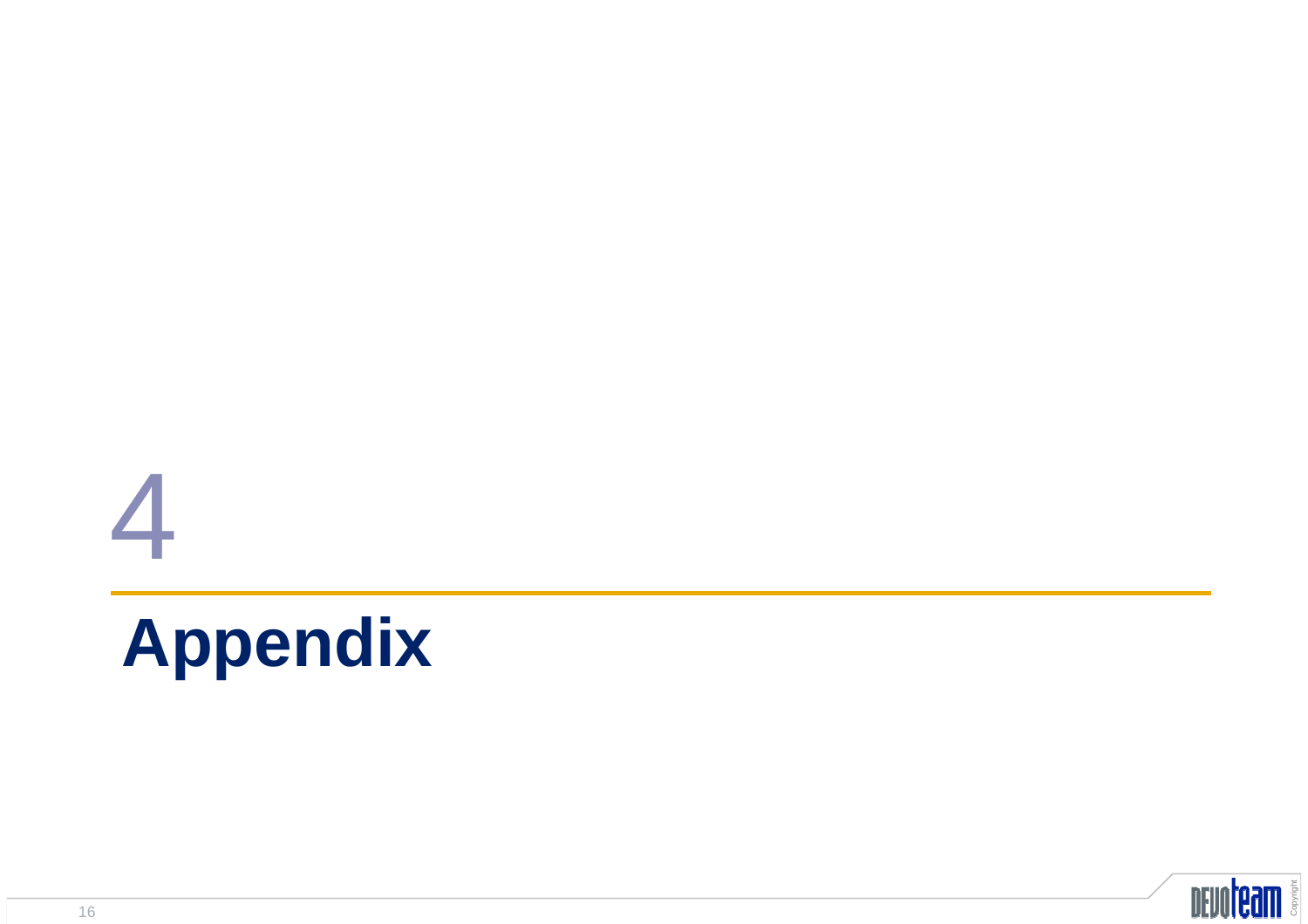#### Presentation of Devoteam

Historical background



- •Founded by Godefroy and Stanislas de Bentzmann
- •**•** Devoteam has a history of 20 years of quick expansion, delivering on latest market trends with **3,600 professionals in <sup>20</sup> countries**
- $\bullet$  **Among the <sup>10</sup> largest** IT Consulting companies in France with **€443m turnover in 2014**



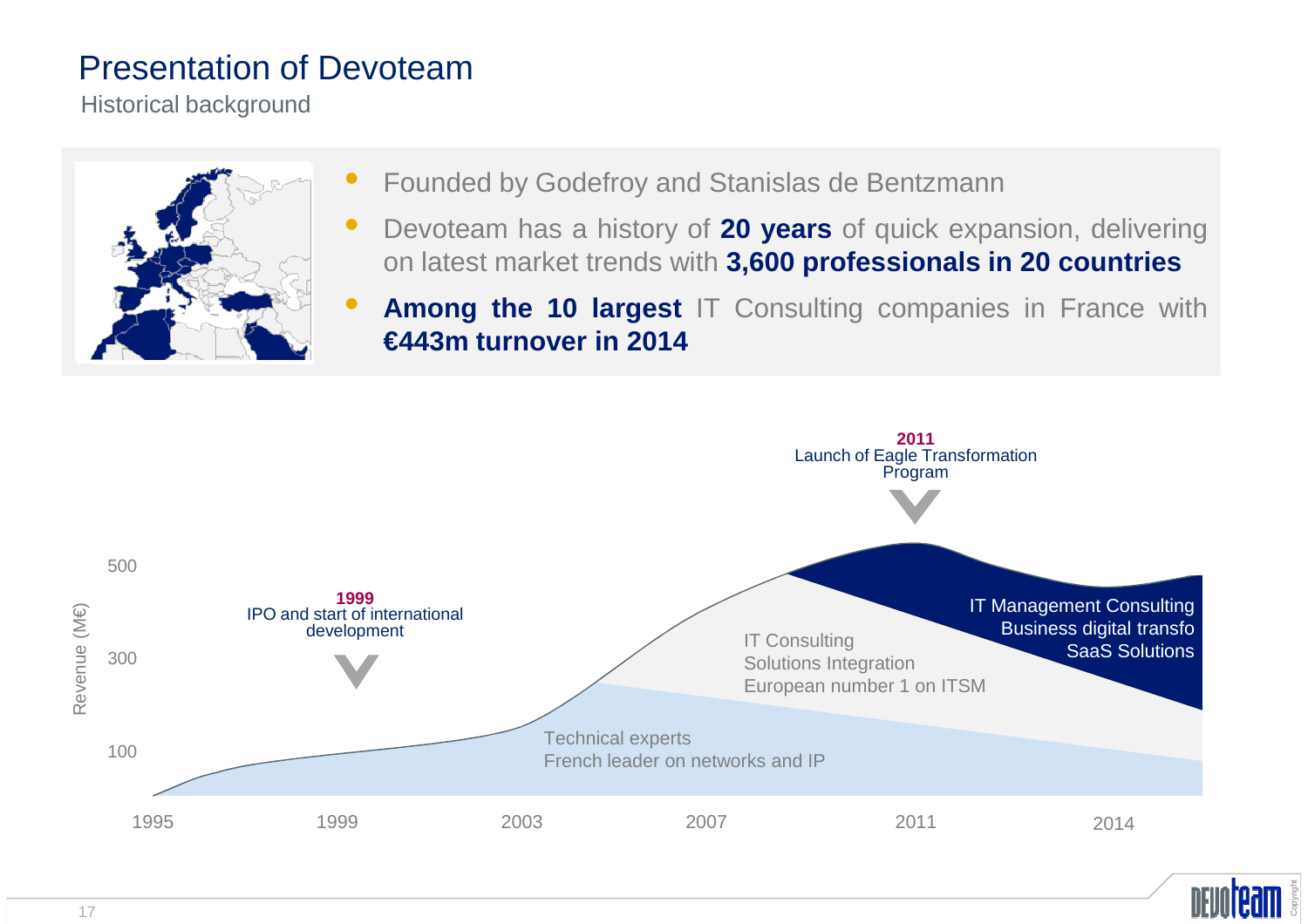#### Presentation of DevoteamPortfolio

#### **Targeted offers**

**Cloud**

**transformation**

**IT Service Excellence**

**Network transformation**

**Risk and security**

**Mobility**

**Data & Information Management**

**IT Transformation**

#### **and strong partnerships**



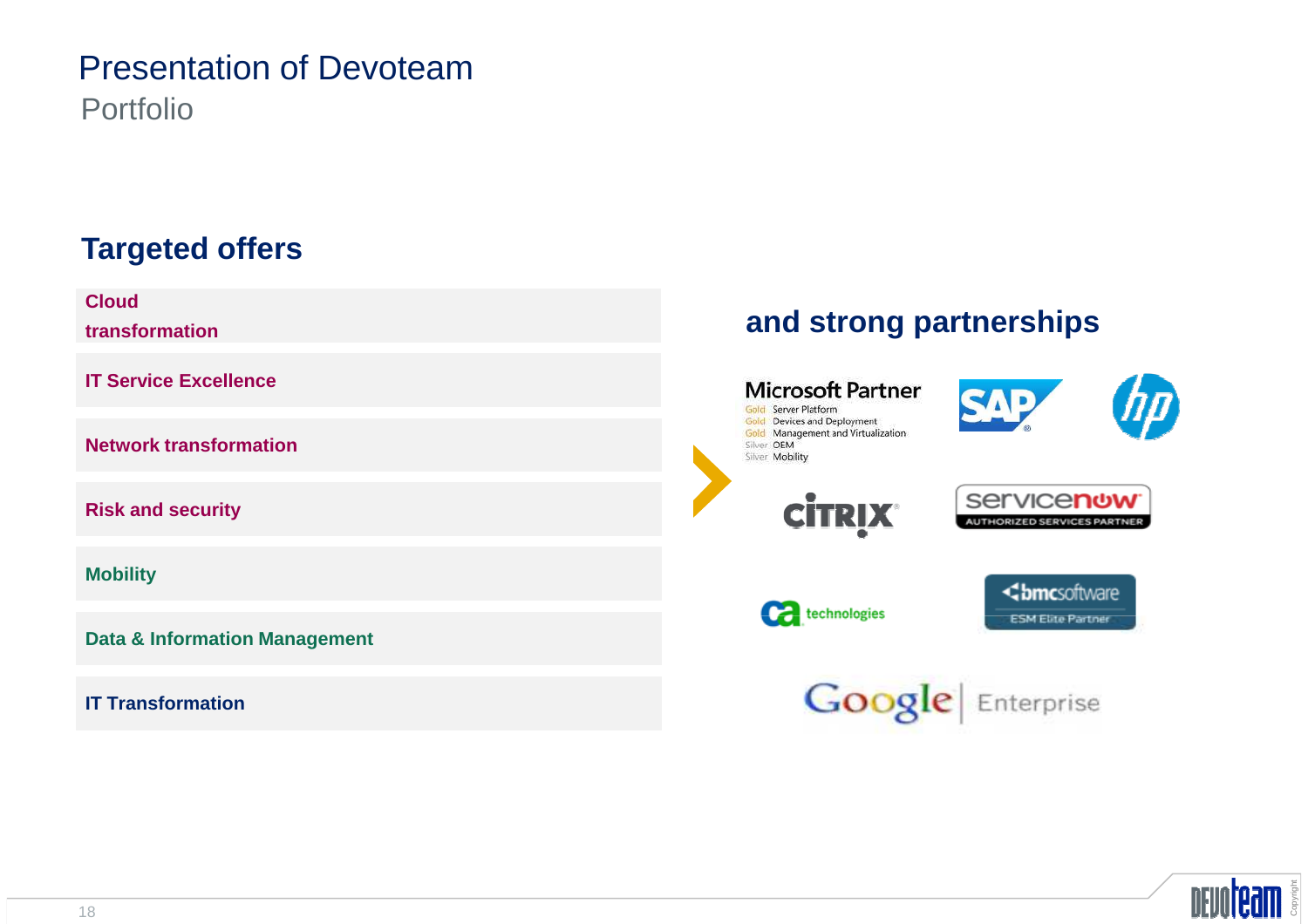## FY 2014 Performance France vs. International

| In million of euros               | <b>Group</b><br>contribution<br>2014 | <b>Operating</b><br>margin<br>2014 | In % of Group<br>contribution<br>2014 | Group<br>contribution<br>2013 | <b>Operating</b><br>margin<br>2013 | In % of Group<br>contribution<br>2013 |
|-----------------------------------|--------------------------------------|------------------------------------|---------------------------------------|-------------------------------|------------------------------------|---------------------------------------|
| <b>France</b>                     | 193.5                                | 12.1                               | 6.2%                                  | 196.8                         | 10.8                               | 5.5%                                  |
| Variation                         | $-1.7%$                              | 12.1%                              |                                       |                               |                                    |                                       |
| L-f-I variation $(1)$             | 1.0%                                 |                                    |                                       |                               |                                    |                                       |
| <b>Rest of the world</b>          | 249.3                                | 10.1                               | 4.0%                                  | 256.6                         | 6.2                                | 2.4%                                  |
| Variation                         | $-2.9%$                              | 62.0%                              |                                       |                               |                                    |                                       |
| L-f-I variation $(1)$             | 3.7%                                 |                                    |                                       |                               |                                    |                                       |
| L-f-I variation (1) excl. Between | 0.3%                                 |                                    |                                       |                               |                                    |                                       |
| <b>Total</b>                      | 442.8                                | 22.1                               | 5.0%                                  | 453.5                         | 17.0                               | 3.7%                                  |
| Variation                         | $-2.4%$                              | 30.3%                              |                                       |                               |                                    |                                       |
| L-f-I variation $(1)$             | 2.5%                                 |                                    |                                       |                               |                                    |                                       |
| L-f-I variation (1) excl. Between | 0.6%                                 |                                    |                                       |                               |                                    |                                       |

| In million of euros               | $\overline{Q12014}$ | Q1 2013 |         | $Q22014$   Q2 2013 |         | Q3 2014   Q3 2013   Q4 2014   Q4 2013   FY 2014   FY 2013 |         |       |         |       |
|-----------------------------------|---------------------|---------|---------|--------------------|---------|-----------------------------------------------------------|---------|-------|---------|-------|
| <b>France</b>                     | 45.4                | 60.7    | 45.1    | 45.9               | 47.4    | 42.6                                                      | 55.6    | 47.7  | 193.5   | 196.8 |
| Variation                         | $-25.2%$            |         | $-1.7%$ |                    | 11.2%   |                                                           | 16.7%   |       | $-1.7%$ |       |
| L-f-I variation (1)               | $-1.1%$             |         | $-0.9%$ |                    | 0.9%    |                                                           | 5.5%    |       | 1.0%    |       |
| <b>Rest of the world</b>          | 63.6                | 64.6    | 62.0    | 66.1               | 57.7    | 59.2                                                      | 66.0    | 66.7  | 249.3   | 256.6 |
| Variation                         | $-1.5%$             |         | $-6.1%$ |                    | $-2.6%$ |                                                           | $-1.2%$ |       | $-2.9%$ |       |
| L-f-I variation $(1)$             | 2.2%                |         | 0.6%    |                    | 5.6%    |                                                           | 6.4%    |       | 3.7%    |       |
| L-f-I variation (1) excl. Between | $-0.4%$             |         | $-3.7%$ |                    | 1.8%    |                                                           | 3.5%    |       | 0.3%    |       |
| <b>Total</b>                      | 109.0               | 125.3   | 107.2   | 112.0              | 105.0   | 101.8                                                     | 121.6   | 114.4 | 442.8   | 453.5 |
| Variation                         | $-13.0\%$           |         | $-4.3%$ |                    | 3.2%    |                                                           | 6.3%    |       | $-2.4%$ |       |
| L-f-I variation $(1)$             | 0.6%                |         | $-0.0%$ |                    | 3.6%    |                                                           | 6.0%    |       | 2.5%    |       |
| L-f-I variation (1) excl. Between | $-0.7%$             |         | $-2.5%$ |                    | 1.4%    |                                                           | 4.4%    |       | 0.6%    |       |

(1) At constant perimeter and exchange rates.

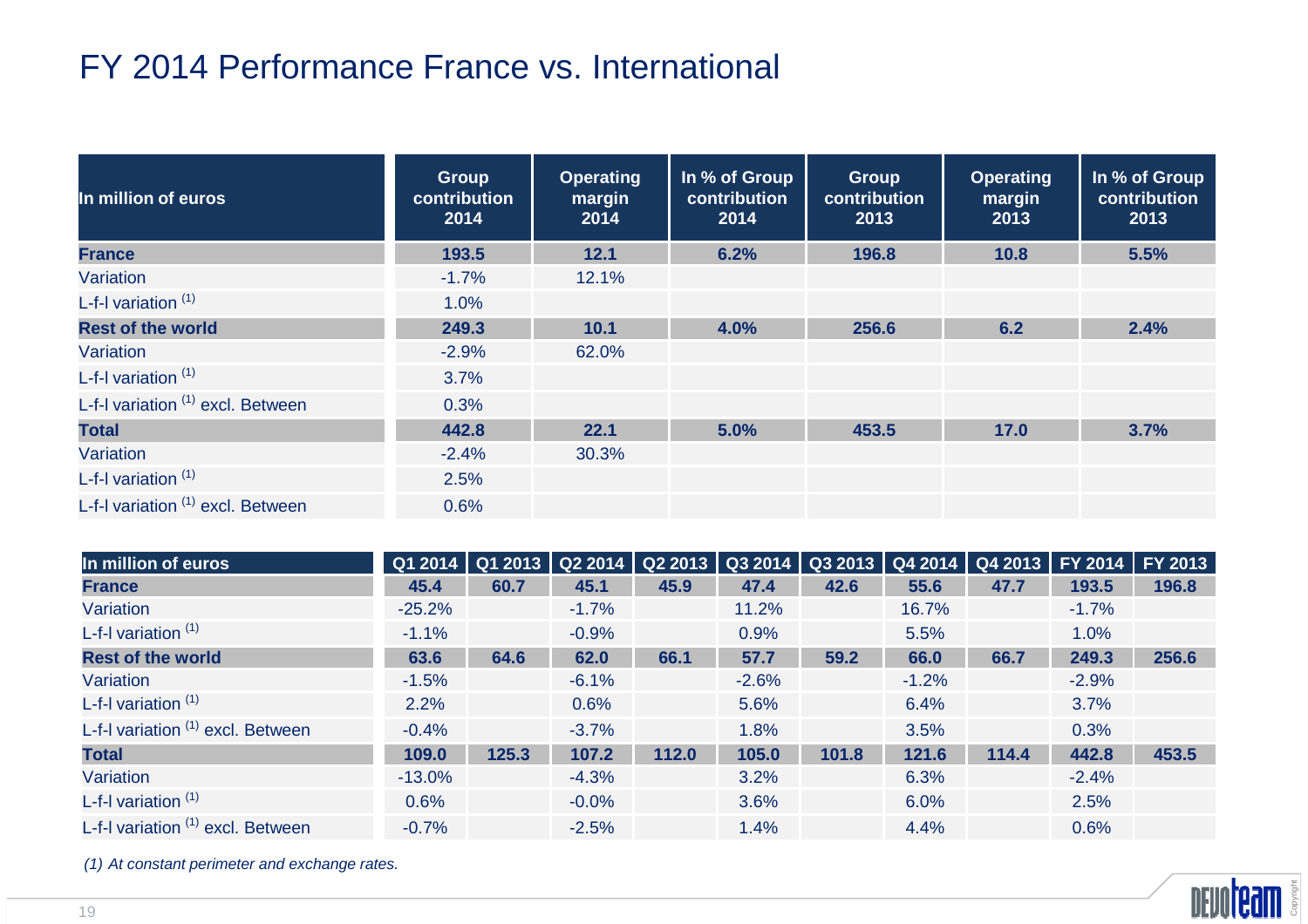## Main customers & split by segment Q4 2014

Organic scope excluding Between

#### **Top 314% of revenue**

- Gaz de France Suez•
- •Pierre Fabre
- BNP Paribas •

#### **Next 7**

#### **21% of revenue**

- Major electricity provider •
- •SANOFI
- •Vodafone
- •CA / CL
- •**SNCF**
- Daimler AG NEW in top 10\*•
- •Deutsche Telekom



**\* Replaced NSN**

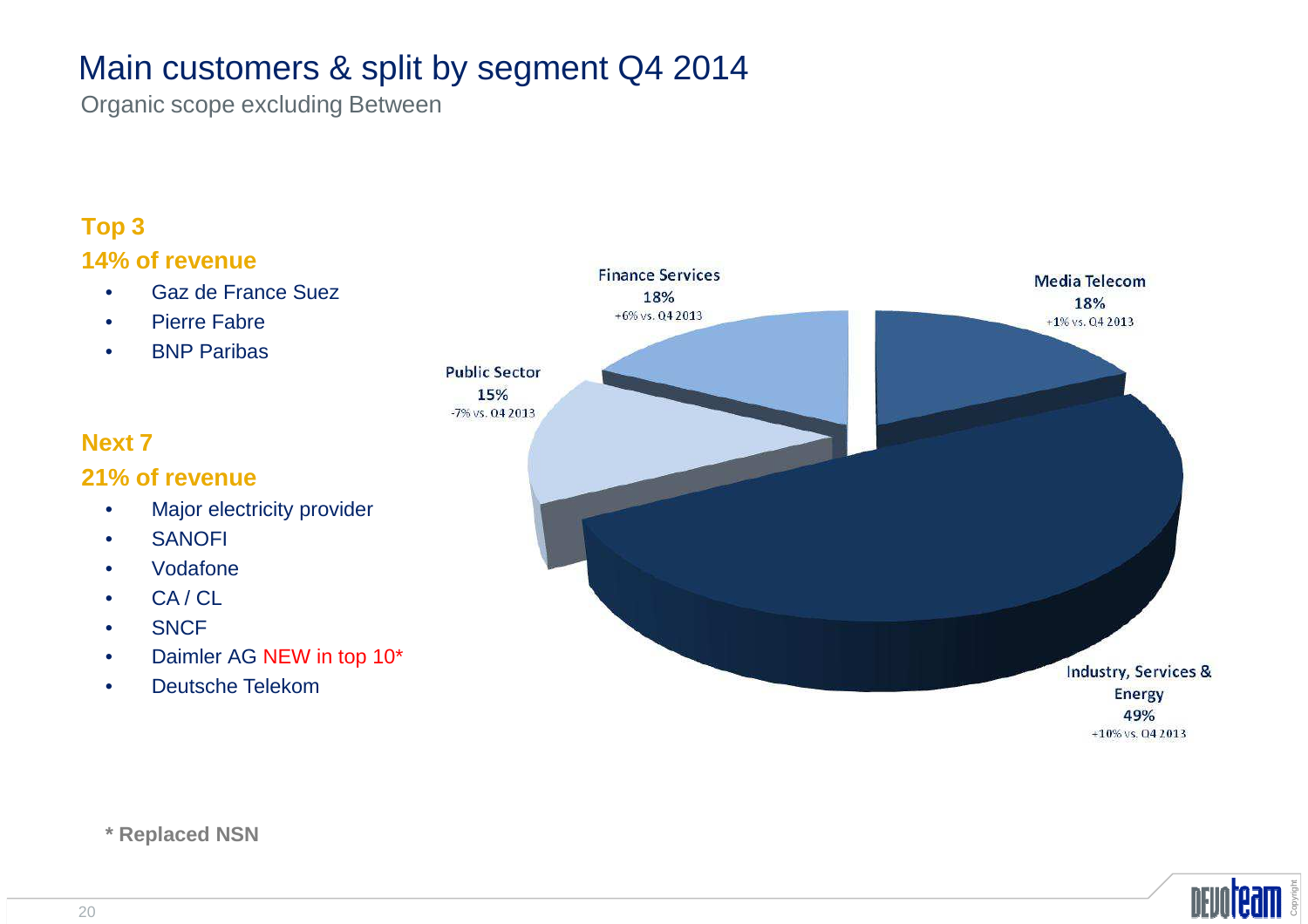## Main customers & split by segment FY 2014

Organic scope excluding Between

#### **Top 313% of revenue**

- Pierre Fabre•
- BNP Paribas •
- •Major electricity provider

#### **Next 7**

#### **21% of revenue**

- Gaz de France Suez•
- •Vodafone
- SANOFI •
- •**SNCF**
- CA / CL•
- Deutsche Telekom•
- Nokia Siemes (NSN)•

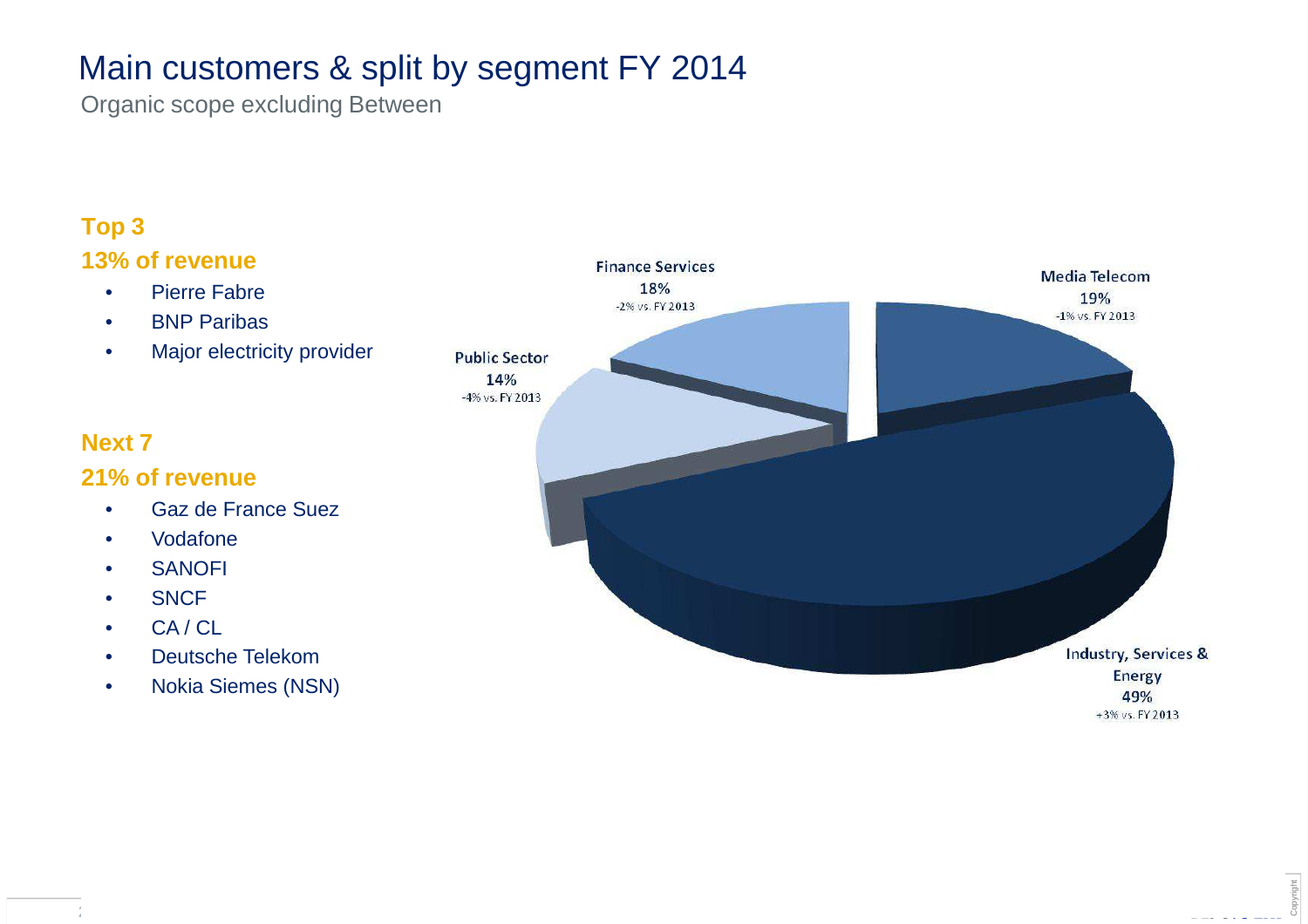## Balance sheet presentation December 31st, 2014

#### In Million of €

| <b>ASSETS</b>                        | 31.12.2014 | 31.12.2013 | <b>LIABILITIES</b>                             | 31.12.2014 | 31.12.2013 |
|--------------------------------------|------------|------------|------------------------------------------------|------------|------------|
|                                      |            |            | <b>Shareholders' equity</b>                    | 107.0      | 121.0      |
| <b>Goodwill</b>                      | 77.1       | 72.8       | <b>YTD net result</b>                          | 8.6        | 5.5        |
| <b>Non current assets</b>            | 22.8       | 24.9       | <b>Long term liabilities</b>                   | 10.5       | 9.2        |
|                                      |            |            |                                                |            |            |
| <b>Current assets</b>                | 156.5      | 136.9      | <b>Current liabilities</b>                     | 164.7      | 142.6      |
| Non current assets held for sale (*) | ٠          | 10.5       | Non current liabilities held for sale<br>$(*)$ | ۰.         | 9.7        |
| <b>Cash</b>                          | 42.7       | 77.6       | <b>Cash (overdraft &amp; Credit revolving)</b> | 8.3        | 34.7       |
|                                      |            |            |                                                |            |            |
| <b>TOTAL</b>                         | 299.0      | 322.7      | <b>TOTAL</b>                                   | 299.0      | 322.7      |

(\*) IFRS 5 reclassification due to Devoteam AU Systems Italy